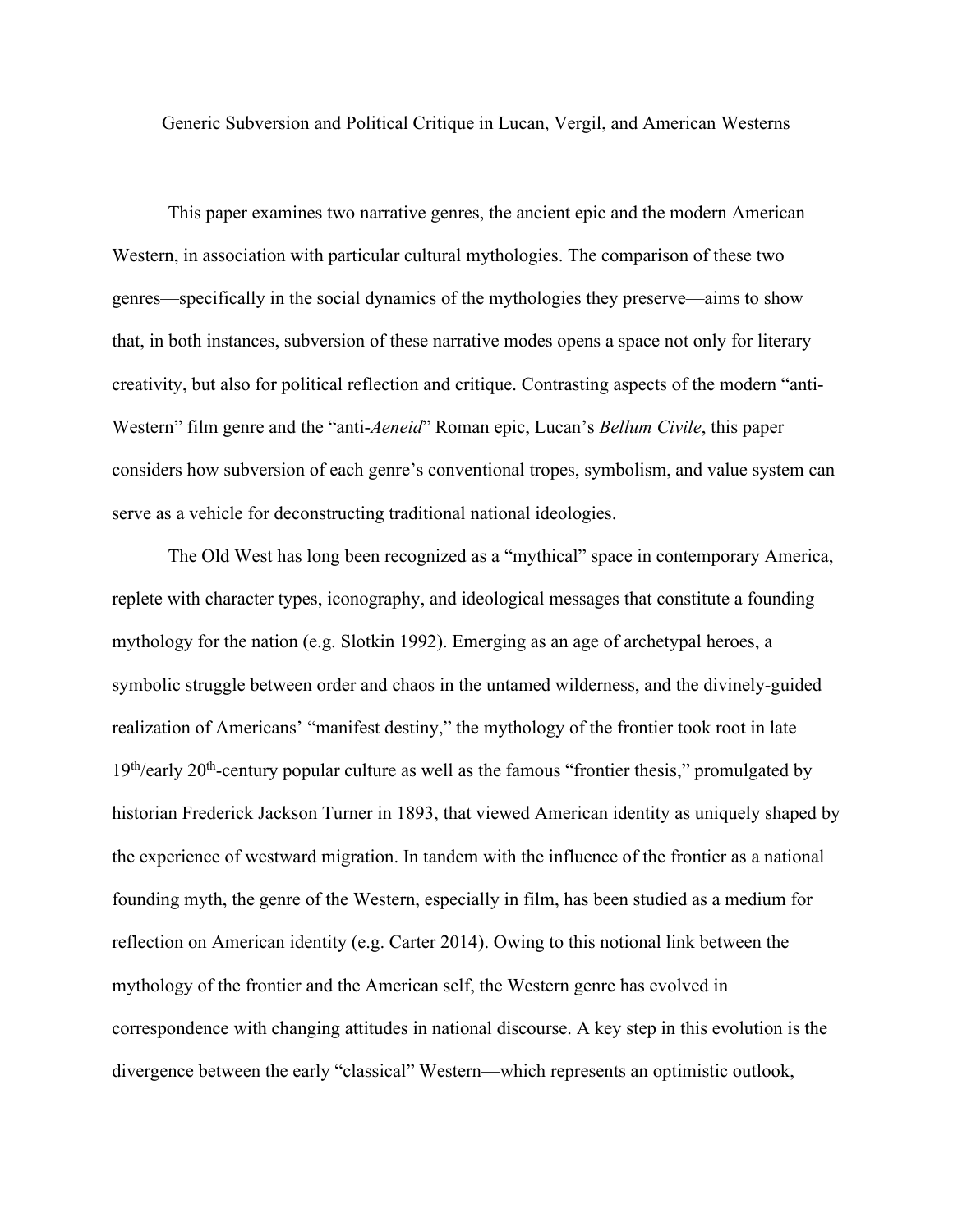clear-cut morality, and a putative triumph of order over savagery—and the later "anti-" or "revisionist" Western: a subversive spin on the genre that emphasizes a pessimistic view of civilization and ambiguous morality, and foregrounds the violence and injustice inflicted by the alleged champions of order. The advent of the anti-Western in the 1960s and the subgenre's continued vitality today reflects the efficacy of the Western genre—and the national mythology underpinning it—as a medium for engaging questions of national self-definition, particularly amid the re-evaluation of traditional norms and narratives.

The importance of foundation myths in communal life is well evidenced among ancient Mediterranean communities, where heroic founders were memorialized for their exemplary qualities, and stories or symbolism from the community's past were mobilized in diverse forms of political communication. The epic genre held pride of place as the narrative mode for recounting foundation myths and other tales of collective significance; the association in antiquity between epic and political myth is well illustrated by Vergil's *Aeneid*, the retelling of a national origin story deeply invested in themes of Roman identity and imperial ideology in the transitional age of the early principate. Lucan's Neronian epic *Bellum Civile*, on the civil war between Caesar and Pompey, is notable for its pervasive allusions to the *Aeneid*, and widely regarded as an "anti-*Aeneid*" for the darker vision of Roman imperial mythology those allusions suggest (Casali 2011, Cowan 2021). Whether Lucan is subverting Vergil's "national epic" or bringing to the surface the subversive themes already present in his predecessor's work, the *Bellum Civile* is engaging the narrative genre of epic (Vergilian epic, specifically) to critique a program of national identity and political ideology which the target genre is seen to represent much as the anti-Western does by undermining the American frontier mythology and the conventions of the classical Westerns that promoted it.